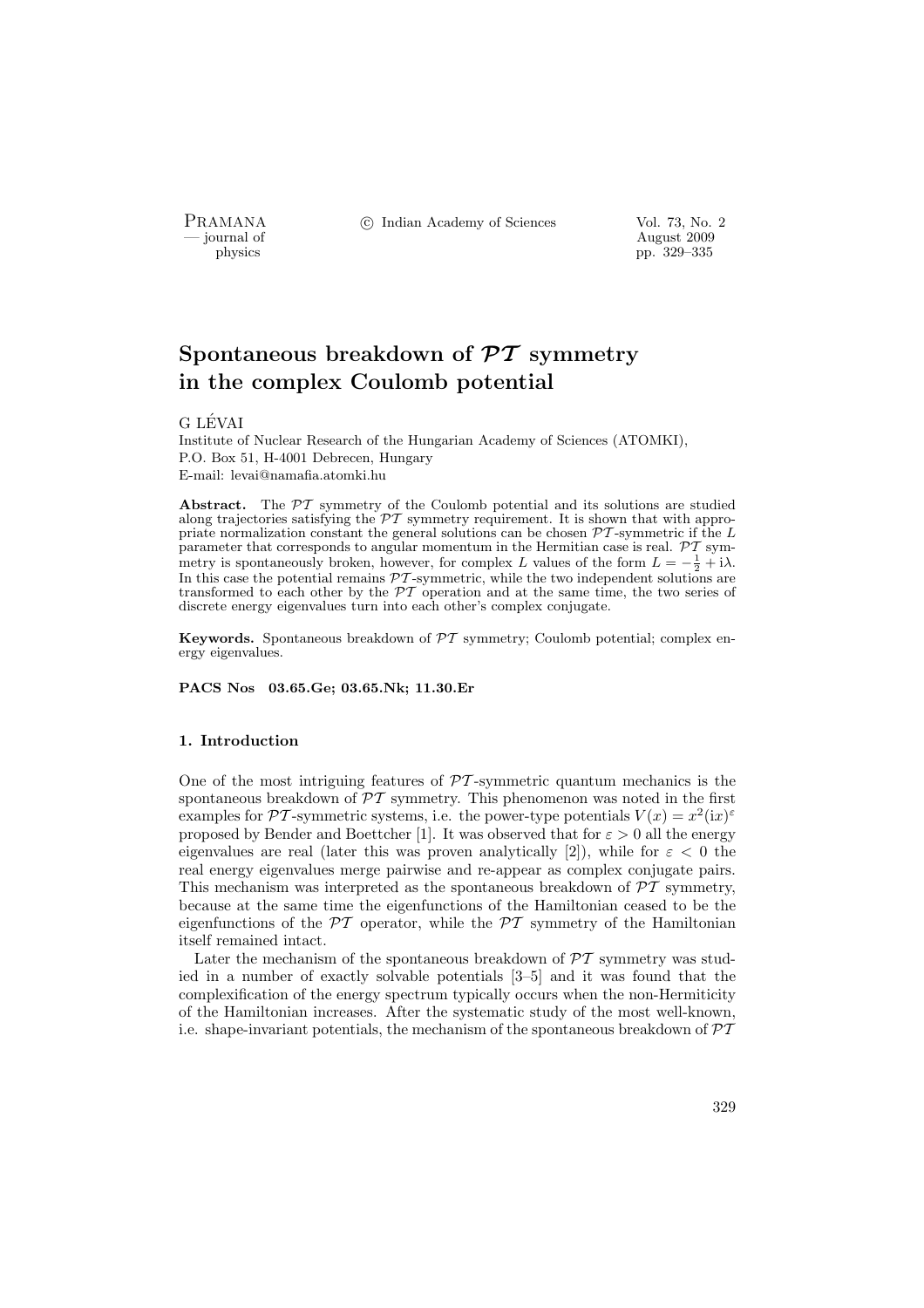## G Lévai

symmetry was studied for more general solvable potentials from the Natanzon-class [6,7] and beyond [8].

The Coulomb potential was among the first shape-invariant potentials studied in terms of the  $\mathcal{P}\mathcal{T}$ -symmetric setting [9]. It turned out, however, that it cannot be defined on the real x-axis  $[10]$ , rather, in order to obtain normalizable energy eigenfunctions the problem has to be defined on some trajectories of the complex  $x$  plane. This showed similarity with the power-type potentials of Bender and Boettcher [1], which had to be defined along curves falling into  $\epsilon$ -dependent wedges in the lower half of the complex  $x$  plane. In the case of the Coulomb potential the trajectory was also left–right symmetric in the complex plane, but it had to be defined on the upper half of the plane. It also turned out that the energy spectrum was inverted. To rectify this problem, a U-shaped trajectory was proposed in ref. [11], in the complex plane, which was parametrized in terms of a real variable. With this, not only was it possible to restore the correct sign of the energy spectrum, but also scattering solutions of the  $\mathcal{PT}$ -symmetric Coulomb problem could be described, together with the transmission and reflection coefficients [12]. Despite the unusual setting of this potential, the results for the transmission and reflection coefficients showed a behaviour similar to that observed for potentials defined on the real xaxis: the latter showed manifest handedness effect, while the former one did not [13,14].

The PT -symmetric Coulomb potential showed similarity to a number of other  $PT$ -symmetric potentials in that it had two sets of discrete solutions distinguished by the quasi-parity quantum number  $q = \pm 1$  [3,15]. The second set of the solutions typically arose by the regularization of the singularities of the potential along the real x-axis by the imaginary coordinate shift  $x-i c$  [3,16], although they appeared for the non-singular Scarf II potential: in that case the second set of solutions evolved from solutions that corresponded to resonances in the Hermitian setting [4,17]. It was also seen that during the spontaneous breakdown of  $\mathcal{PT}$  symmetry the pair of energy eigenvalues turning into complex conjugate pairs were states carrying the same principal quantum number  $n$ , but opposite quasi-parity.

Our present study is motivated by the fact that complex-energy solutions of the  $PT$ -symmetric Coulomb potential have not been studied, only real-energy boundstate and scattering solutions. Here we plan to fill this gap and also investigate the similarities and differences between the mechanism of spontaneous breakdown of  $PT$  symmetry in the Coulomb and other solvable potentials.

## 2. Conditions for  $\mathcal{PT}$  symmetry

Let us consider the Schrödinger equation

$$
\frac{\hbar^2}{2m} \left[ -\frac{d^2}{dt^2} + \frac{L(L+1)}{t^2} \right] \Psi(x) + \frac{iZ}{t} \Psi(t) = E \Psi(t), \tag{1}
$$

defined in the  $t$  variable, which runs along a trajectory of the complex  $t$  plane. Let us assume that this trajectory can be parametrized in terms of a real variable  $x \in (-\infty, \infty)$  such that it obeys

330 Pramana – J. Phys., Vol. 73, No. 2, August 2009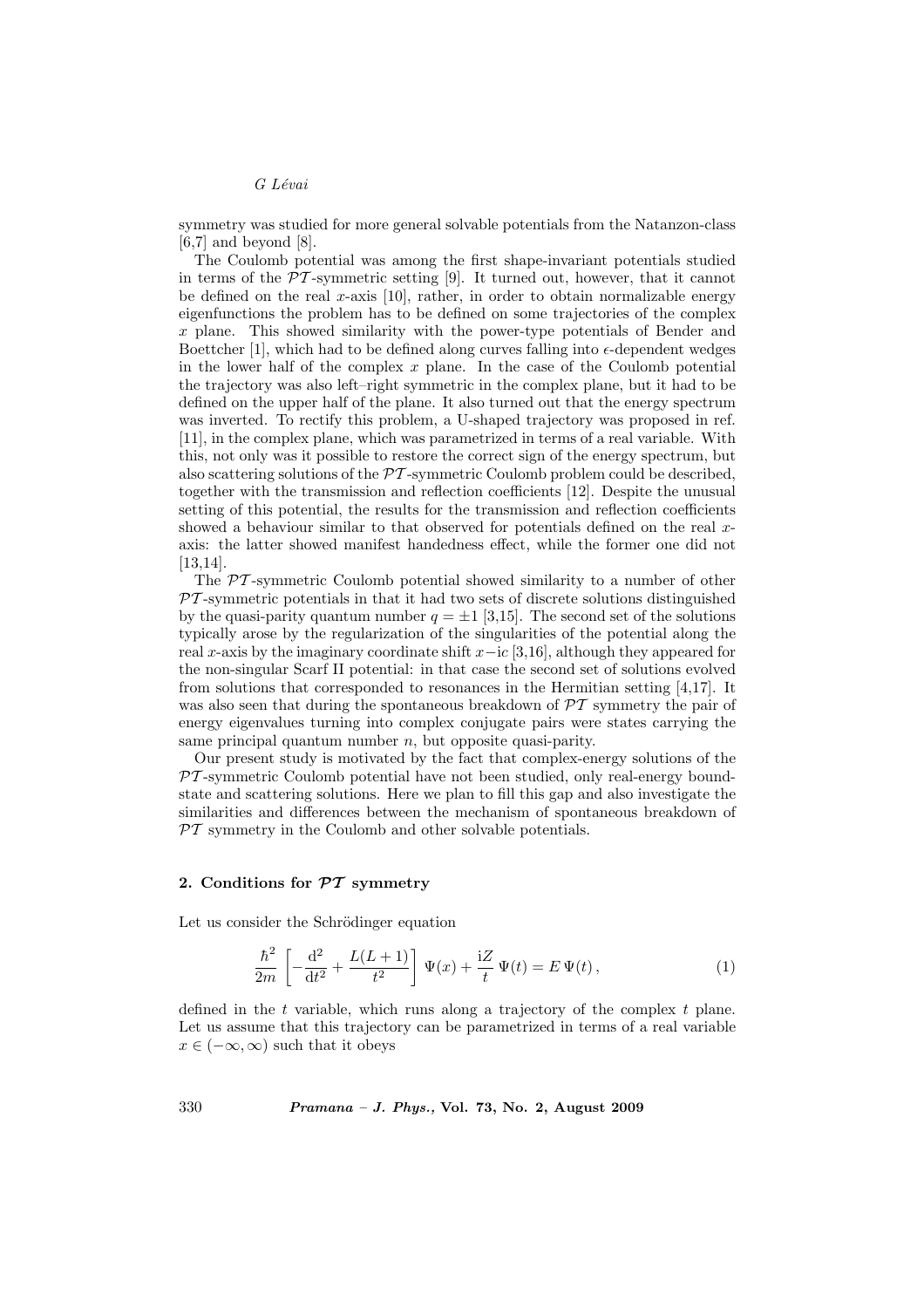$S$ pontaneous breakdown of PT symmetry

$$
t^*(-x) = -t(x) \tag{2}
$$

relation. If x runs along the real  $t$ -axis, then the trajectory is left–right symmetric in the complex t plane with respect to the imaginary axis, i.e. it is  $\mathcal{PT}$ -symmetric. Let us consider the potential

$$
V_C(x) = \frac{L(L+1)}{t^2(x)} + \frac{iZ}{t(x)},
$$
\n(3)

containing the terms, which, for non-negative integer L values would correspond formally to the Coulomb and centrifugal terms in radial Schrödinger equation of the usual Hermitian Coulomb problem. Here we allow more general values for L, so the problem is a generalization of the Kratzer potential.

From (2) it follows that  $V_C(x)$  is  $\mathcal{PT}$ -symmetric if Z and  $L(L+1)$  are real. The latter condition is satisfied if L is either real or has the complex form  $L = -\frac{1}{2} + i\lambda$ , where  $\lambda$  is real. The conditions mentioned up to now do not guarantee automatically the  $\mathcal{PT}$  symmetry and the normalizability of the solutions. So further study of the solutions of this problem is necessary. In what follows we consider the U-shaped trajectory proposed in ref. [11]:

$$
t(x) = x_{(\varepsilon)}^U(x) = \begin{cases} -\mathrm{i}(x + \frac{\pi}{2}\varepsilon) - \varepsilon, & x \in (-\infty, -\frac{\pi}{2}\varepsilon), \\ \varepsilon e^{\mathrm{i}(x/\varepsilon + 3\pi/2)}, & x \in (-\frac{\pi}{2}\varepsilon, \frac{\pi}{2}\varepsilon), \\ (\mathrm{i}(x - \frac{\pi}{2}\varepsilon) + \varepsilon), & x \in (\frac{\pi}{2}\varepsilon, \infty). \end{cases} (4)
$$

Here  $\varepsilon > 0$  is assumed. This trajectory circumvents the origin from below and is symmetric with respect to the imaginary axis. With this choice the sign of the kinetic energy term (i.e. that of the mass) could be inverted and the bound-state energy spectrum that had wrong sign in ref. [9] could be restored to the more natural negative domain.

#### 2.1 The linearly independent solutions

If 2L is not an integer, then the two linearly independent solutions of (1) can be written in terms of confluent hypergeometric functions [18] as

$$
\Psi_1(x) = C_1 e^{-kt(x)} (t(x))^{L+1} {}_1F_1(1 + L + iZ/(2k), 2L + 2, 2kt(x))
$$
 (5)

$$
\Psi_2(x) = C_2 e^{-kt(x)} (t(x))^{-L} {}_1F_1(-L+iZ/(2k), -2L, 2kt(x)), \tag{6}
$$

where

$$
E = -\frac{\hbar^2 k^2}{2m} \tag{7}
$$

from (1). Introducing the notation

$$
\omega(q, L) = \frac{1}{2} + q\left(L + \frac{1}{2}\right) \tag{8}
$$

*Pramana – J. Phys.*, Vol. 73, No. 2, August 2009  $331$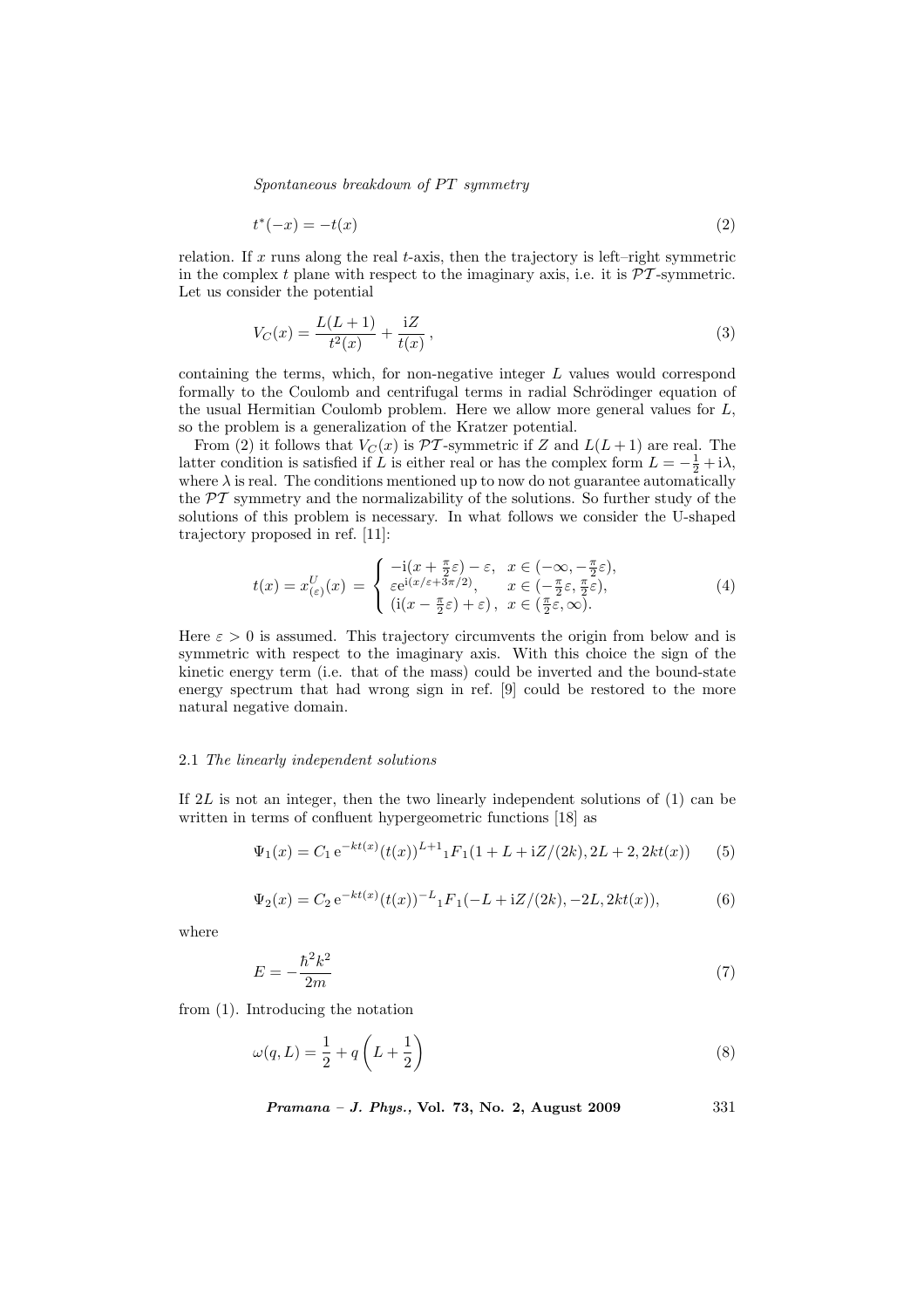G Lévai

with  $q = \pm 1$  the two solutions (5) and (6) can be written in a compact form

$$
\Psi_q(x) = C_q e^{-kt(x)} (t(x))_1^{\omega(q,L)} F_1(\omega(q,L) + iZ/(2k), 2\omega(q,L), 2kt(x)).
$$
\n(9)

Here the q parameter plays the role of quasi-parity  $[3,15]$ , similar to some other solvable  $\mathcal{P}\mathcal{T}$ -symmetric potentials. Note that

$$
\omega^*(q, L) = \omega(q, L^*). \tag{10}
$$

From the point of view of the asymptotic behaviour of (9) the exponential factor  $e^{-kt(x)}$  is crucial. With the parametrization (4) it is asymptotically  $\exp(-ik|x|)$ , i.e. for real values of  $k$  it is an oscillatory function, while for imaginary  $k$  it decays or increases exponentially in the  $x \to \pm \infty$  limit, depending on the sign of Im(k). In what follows we study the various combinations of  $k$  and  $L$ .

Applying the  $\mathcal{PT}$  operator on (9) and taking into consideration (2), (10) and the properties of the confluent hypergeometric function, the following relations are obtained:

$$
\mathcal{PT}\Psi_q(x) = C_q^* e^{k^*t(x)} (-t(x))^{\omega(q,L^*)}
$$
  
\n
$$
\times_1 F_1(\omega(q,L^*) - iZ/(2k^*), 2\omega(q,L^*), -2k^*t(x))
$$
  
\n
$$
= C_q^*(-1)^{\omega(q,L^*)} e^{-k^*t(x)} (t(x))^{\omega(q,L^*)}
$$
\n(11)

$$
\times {}_1F_1(\omega(q, L^*) + iZ/(2k^*), 2\omega(q, L^*), 2k^*t(x)).
$$
\n(12)

The latter equation follows from the properties of the confluent hypergeometric function [18].

#### 2.2 The case of real L

For real values of  $L = L^*$ , eqs (11) and (12) turn into

$$
\mathcal{PT}\Psi_{q}(x) = C_{q}^{*}(-1)^{\omega(q,L)} e^{k^{*}t(x)}(t(x))^{\omega(q,L)} \times {}_{1}F_{1}(\omega(q,L) - iZ/(2k^{*}), 2\omega(q,L), -2k^{*}t(x)) \n= C_{q}^{*}(-1)^{\omega(q,L)} e^{-k^{*}t(x)}(t(x))^{\omega(q,L)}
$$
\n(13)

$$
\times_1^1 F_1(\omega(q, L) + iZ/(2k^*), 2\omega(q, L), 2k^*t(x)).
$$
\n(14)

If k is real, i.e.  $k^* = k$ , then by comparing (9) and (14) it follows that the solutions (9) are eigenfunctions of the  $\mathcal{PT}$  operator with unit eigenvalue if the phase of the normalization constant  $C_q$  is chosen as

$$
C_q^* = \exp(i\pi\omega(q, L)).\tag{15}
$$

Applying the U-shaped trajectory proposed in ref. [11] and applied in ref. [12] the solutions exhibit oscillatory behaviour, and, at the same time the energy eigenvalue in (7) will be positive, due to  $m < 0$ . So this case corresponds to scattering solutions.

332 Pramana – J. Phys., Vol. 73, No. 2, August 2009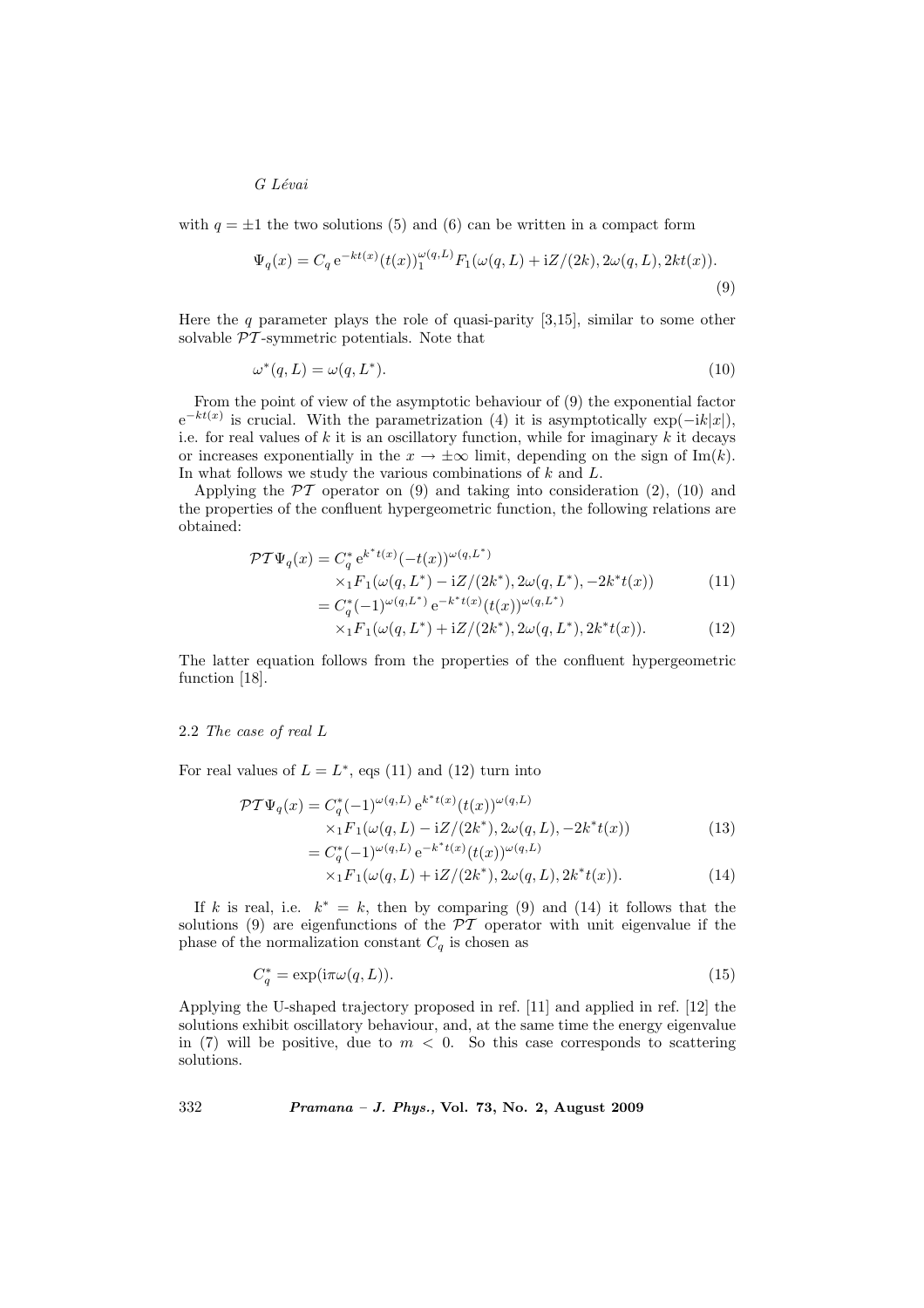# $S$ pontaneous breakdown of PT symmetry

For imaginary values of k, i.e.  $k^* = -k(13)$  again, reproduces (9) if the condition (15) holds. The solutions now become asymptotically regular due to the exponential factor  $e^{k^*t(x)} \to e^{(-k_I^*|x|)}$  provided that  $k_I = \text{Im}(k) > 0$ . The confluent hypergeometric functions also turn into generalized Laguerre polynomials [18] for  $\omega(q, L) + iZ/(2k) = -N$ , where N is a non-negative integer. Then from (7) it follows that

$$
E_{n,q} = -\frac{\hbar^2 k^2}{2m} = \frac{\hbar^2 Z^2}{8m(n + \omega(q, L))^2}
$$
\n(16)

which is negative due to  $m < 0$  and recovers the known bound-state energy eigenvalues for  $q = \pm 1$  [9]:

$$
E_{n,+1} = \frac{\hbar^2 Z^2}{8m(n+L+1)^2}, \quad E_{n,-1} = \frac{\hbar^2 Z^2}{8m(n-L)^2}.
$$
 (17)

Note that in ref. [9] the eigenvalues carried opposite sign.

2.3 The case of  $L = -\frac{1}{2} + i\lambda$ 

In this case

$$
\omega(q, L) = \frac{1}{2} + \mathrm{i}q\lambda. \tag{18}
$$

So

$$
\omega(q, L^*) = \omega(-q, L) \tag{19}
$$

holds. With this eqs (11) and (12) turn into

$$
\mathcal{PT}\Psi_{q}(x) = C_{q}^{*} e^{k^{*}t(x)} (-t(x))^{\omega(-q,L)} \times {}_{1}F_{1}(\omega(-q,L) - iZ/(2k^{*}), 2\omega(-q,L), -2k^{*}t(x)) \n= C_{q}^{*}(-1)^{\omega(-q,L)} e^{-k^{*}t(x)}(t(x))^{\omega(-q,L)}
$$
\n(20)

$$
\times_1 F_1(\omega(-q, L) + iZ/(2k^*), 2\omega(-q, L), 2k^*t(x)).
$$
 (21)

Considering again the  $k^* = k$  and  $k^* = -k$  cases separately, eqs (20) and (21) lead to the same result, i.e. the  $\mathcal{PT}$  operation transforms the two independent solutions into each other:

$$
\mathcal{PT}\Psi_q(x) = \frac{C_q^*}{C_{-q}}(-1)^{\omega(-q,L)}\Psi_{-q}(x) = \exp(2\pi q\lambda)\frac{C_q}{C_{-q}}\Psi_{-q}(x),\tag{22}
$$

where, in the second equation we made use of the phase convention (15). For  $C_{+1} = \exp(-2\pi\lambda)C_{-1}$  the constant factors in (22) can be set to unity.

The  $k^* = -k$  case, i.e. that of the discrete energy eigenvalues leads to interesting consequences regarding the energy eigenvalues. Substituting (18) in (16) the following discrete energy eigenvalues are obtained:

Pramana – J. Phys., Vol. 73, No. 2, August 2009 333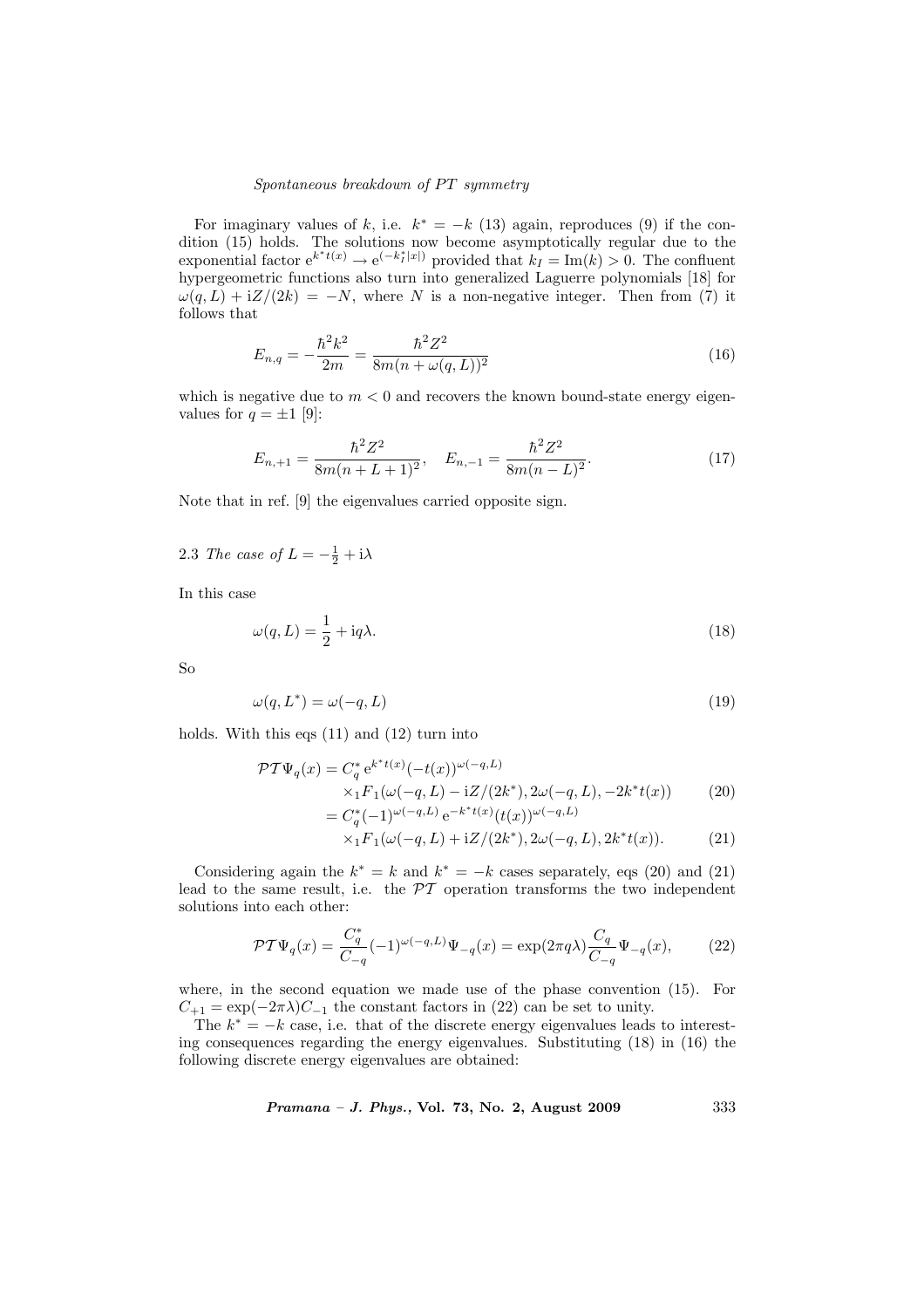G Lévai

$$
E_{n,q} = -\frac{\hbar^2 k^2}{2m} = \frac{\hbar^2 Z^2}{2m(2n+1+2\mathrm{i}q\lambda)^2} \ . \tag{23}
$$

This means that not only will the wave functions cease to be the eigenfunctions of the  $\mathcal{P}\mathcal{T}$  operator, but at the same time, the energy eigenvalues turn into complex conjugate pairs which belong to the two possible values of the  $q$  quasi-parity quantum number. This is clearly the spontaneous breakdown of  $\mathcal{PT}$  symmetry observed in many other  $\mathcal{PT}$ -symmetric potentials. The complexification of the energy spectrum typically happens when the coupling coefficient of the non-Hermitian potential component reaches a critical level. In the present case complex energy eigenvalues appear when  $L(L + 1) = -1/4 - \lambda^2$  gets below  $-1/4$ . Since in (3) both potential components are complex due to the complex trajectory  $t(x)$ , the separation of the real and imaginary potential components is not trivial. It is true, however, that increasing  $\lambda$  corresponds to increasing non-Hermiticity in the sense that the magnitude of the imaginary potential component increases. However, the same happens with that of the real potential component too.

## 3. Summary

With the present work we completed the study of various solutions of the  $\mathcal{P}\mathcal{T}$ symmetric Coulomb problem which we started in ref. [9] by deriving the boundstate solutions, continued with the re-interpretation of the problem along a Ushaped trajectory in the complex plane [11] and the calculation of the scattering solutions and the transmission and reflection coefficients along this path [12]. Here we focussed on discrete complex-energy solutions of the Coulomb potential, the appearance of which usually indicates the spontaneous breakdown of  $\mathcal{PT}$  symmetry.

By a systematic study of various combinations of the  $L$  parameter and the wave numbers  $k$  (i.e. situations in which they are real or complex) we observed that for the  $L = -\frac{1}{2} + i\lambda$  case the potential maintains  $\mathcal{PT}$  symmetry, but the energy spectrum turns complex and the two independent solutions distinguished by the quasi-parity quantum number are transformed into each other by the  $\mathcal{PT}$  operator.

It is notable that although the parametrization (4) of the trajectory contains the  $\varepsilon$ parameter explicitly and  $\varepsilon$  appears in the wave functions too, the energy eigenvalues (17) and (23) are independent of it. This means that the energy eigenvalues do not change if curves with different  $\varepsilon$  are considered. The situation is similar to that encountered in the case of  $\mathcal{PT}$ -symmetric potentials defined in a line parallel to the x-axis in the complex plane as  $x \to x + ic$ . In these studies [16,17] on the  $PT$ -symmetric Scarf II and generalized Pöschl–Teller potentials it was found that although the wave functions depend on the parameter  $c$ , the energy eigenvalues do not. However,  $c$  also appeared in the transmission and reflection coefficients, typicaly in exponential forms. This also seems to be the case here, since in [12] it was also found that the transmission and reflection coefficients of the complex  $PT$ -symmetric Coulomb potential also depend on  $\varepsilon$  in a similar way. It appears thus that the parameters setting the distance of the trajectory from the real or imaginary x-axis play a similar role in the two cases.

Although the necessity of defining the problem on a  $\mathcal{P}\mathcal{T}$ -symmetric trajectory in the complex plane makes the present potential rather different from solvable

334 Pramana – J. Phys., Vol. 73, No. 2, August 2009